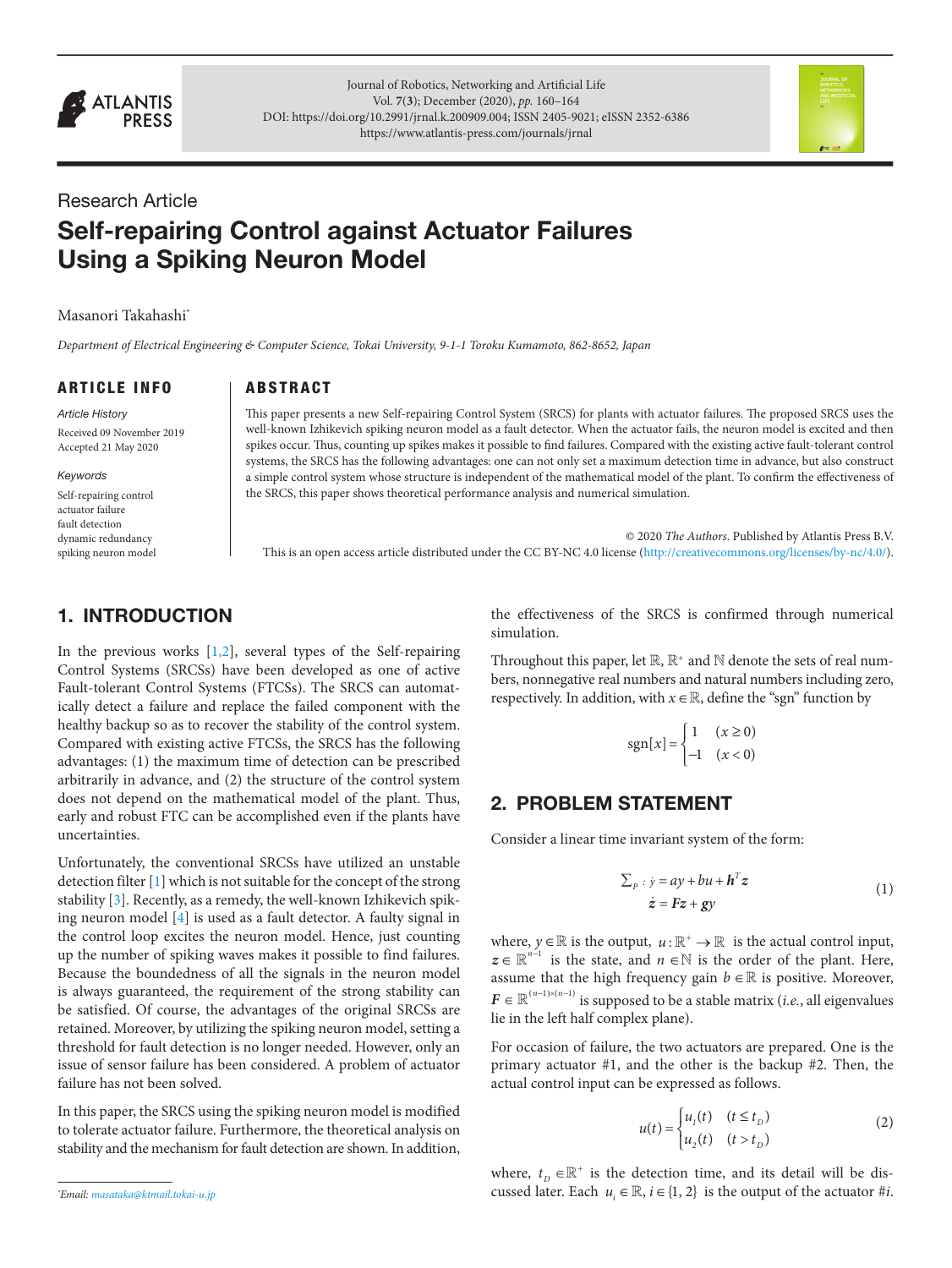<span id="page-1-0"></span>Obviously, in healthy case, we have  $u_i = u_c$ , where  $u_c : \mathbb{R}^+ \to \mathbb{R}$ is the designed control input. Based on dynamic redundancy (2), the primary actuator #1 is usually utilized, but it is switched to the backup when the failure is detected.

The failure scenario to be considered here, is expressed as follows:

$$
u_1(t) = \varphi, t \ge t_{\scriptscriptstyle F} \tag{3}
$$

where,  $t_F \in \mathbb{R}^+$  is the unknown failure time, and  $\varphi \in \mathbb{R}$  is the unknown stuck value. Such a failure occurs when the actuator gets stuck.

The problem is to design the SRCS, which can replace the failed actuator with the backup so as to maintain the stability and guarantee the convergence property of *y*:

$$
\lim_{t \to \infty} \sup |y(t)| \le \lambda \tag{4}
$$

for arbitrarily given  $\lambda \in \mathbb{R}^+$ .

### 3. A CONTROL SYSTEM WITH A DETECTION FILTER

First of all, the detection filter is introduced based on the spiking neuron model [\[4,](#page-3-3)[5\]](#page-3-4)

<span id="page-1-1"></span>
$$
\sum_{D} : \dot{v} = \text{sgn}[y](\theta_2 v^2 + \theta_0 - \eta w) + \theta_1 v + p(y + y^3)
$$
  

$$
\dot{w} = \mathcal{E}(\gamma_1 \text{sgn}[y]v + \gamma_0 - w)
$$
 (5)

if sgn[
$$
y
$$
] $v \ge v_T$  then 
$$
\begin{cases} v \leftarrow \text{sgn}[y]v_R \\ w \leftarrow w + w_R \end{cases}
$$
 (6)

where,  $\theta_0 \in \mathbb{R}, \theta_1 \in \mathbb{R}, \theta_2 \in \mathbb{R}^+, \gamma_0 \in \mathbb{R}, \gamma_1 \in \mathbb{R}$  and  $\eta \in \mathbb{R}^+$  are designed parameters, whose details will be discussed in the next section. Also,  $v_r \in \mathbb{R}^+$  is the threshold for the "auxiliary resetting" (for spiking). To avoid degradation of stability by spikes, the resetting rule (6) should be invalid before the steady state.

Next, the high-gain feedback controller is designed by

$$
\sum_{c} : u_c = -\frac{p^2}{b} (y + v + y^3 + v^3)
$$
 (7)

where,  $p \in \mathbb{R}^+$  is the feedback gain to stabilize both the plant and the detection filter.

Then, the following lemma stands.

**Lemma 1.** *Consider the control system constructed by (1)–(7). But, the resetting rule (6) is supposed to be invalid. If there is no failure, then all of the signals in the control system are bounded. Furthermore, regarding convergence of the plant output, the inequality (4) holds.*

**Proof.** Suppose that there is no failure, *i.e.*,  $u = u_c$ . Now, define the new variable:  $s : \mathbb{R}^+ \to \mathbb{R}$  by

$$
s := y + v \tag{8}
$$

From  $(1)$ ,  $(5)$ ,  $(7)$  and  $(8)$ , it is shown that

$$
\dot{s} = -(p^2 - p - a)s - p^2s^3 - (p - a)v - pv^3 + 3(p^2 - p)s^2v - 3(p^2 - p)sv^2 + h^Tz + sgn[y]\theta_2v^2 + \theta_1 + sgn[y]\theta_0 - sgn[y]\eta w
$$
 (9)

$$
\dot{z} = Fz + gs - gv \tag{10}
$$

$$
\dot{v} = -pv - pv^3 + \text{sgn}[y]\theta_2 v^2 + \theta_1 v
$$
  
+ 
$$
\text{sgn}[y]\theta_0 - \text{sgn}[y]\eta w
$$
  
+ 
$$
ps + ps^3 - 3ps^2 v + 3psv^2
$$
 (11)

Consider the positive definite function  $V: \mathbb{R}^+ \to \mathbb{R}^+$  as,

$$
V := \frac{1}{2} \left\{ s^2 + \delta_1 z^T P z + v^2 + \delta_2 w^2 \right\}
$$
 (12)

where,  $P \in \mathbb{R}^{(n-1)\times (n-1)}$  is the positive definite matrix which satisfies *F<sup>T</sup> P* + *P<sup>T</sup> F* = −2*Q* for any positive definite  $Q \in \mathbb{R}^{(n-1)\times(n-1)}$ . Also,  $\delta_1 \in \mathbb{R}^+$  and  $\delta_2 \in \mathbb{R}^+$  are small positive constants. Taking the time derivative of *V* gives

$$
\dot{V} = -(p^2 - p - a)s^2 - p^2s^4 - (p - a)sv - psv^3 \n+ 3(p^2 - p)s^3v - 3(p^2 - p)s^2v^2 + h^T\mathbf{zs} \n+ sgn[y]\theta_2sv^2 + \theta_1s + sgn[y]\theta_0s - sgn[y]\eta ws \n- \delta_1z^T\mathbf{Qz} + \delta_1z^T\mathbf{Pgs} + \delta_1z^T\mathbf{Pgv} \n- pv^2 - pv^4 + sgn[y]\theta_2v^3 + \theta_1v^2 \n+ sgn[y]\theta_0v - sgn[y]\eta wv \n+ psv + ps^3v - 3ps^2v^2 + 3psv^3 \n+ \delta_2\mathcal{E}\gamma_1 sgn[y]\nu w + \delta_2\mathcal{E}\gamma_0w - \delta_2\mathcal{E}w^2
$$

Assume that *p* is chosen so that

$$
p^2 - p - a > 0 \tag{14}
$$

Then, the time derivative of *V* can be evaluated as

$$
\dot{V} \le -\alpha_1 s^2 - \alpha_2 s^4 - \delta_1 \alpha_3 ||z||^2 - \alpha_4 v^2 - \alpha_5 v^4
$$
  

$$
-\frac{1}{2}\delta_2 \varepsilon w^2 + 2\delta_2 \varepsilon \gamma_0^2 + \delta_3
$$
 (15)

where,  $\delta_3 \in \mathbb{R}^+$  is a small positive constant, and

$$
\alpha_1 = p^2 - p - a - \frac{|a|}{2} - \frac{3}{4\delta_1} ||h||^2 - \frac{3\theta_1^2}{4\delta_3} - \frac{3\theta_0^2}{4\delta_3} - \frac{2\eta^2}{\delta_2 \varepsilon} - \frac{3}{4\delta_1} ||Pg||^2
$$
  
\n
$$
\alpha_2 = \frac{1}{4}p^2 - p - \frac{|\theta_2|}{4}
$$
  
\n
$$
\alpha_3 = \lambda_{\min}[\mathbf{Q}] - 1
$$
  
\n
$$
\alpha_4 = p - \frac{|a|}{2} + \frac{3}{4\delta_1} ||Pg||^2 - |\theta_2| - |\theta_1| - \frac{3\theta_0^2}{4\delta_3} - \frac{2\eta^2}{\delta_2 \varepsilon} - 2\delta_2 \varepsilon \gamma_1^2
$$
  
\n
$$
\alpha_5 = \frac{1}{4}p - |\theta_2|
$$

Choose sufficiently large *p*. Then,  $\alpha_i > 0 \forall i$ . Hence, from (15), it follows that

$$
\dot{V}(t) \le -\alpha V(t) + \beta, \ t \in [0, t_F) \tag{16}
$$

where

$$
\alpha = \min \left\{ 2\alpha_1, \frac{2\alpha_2}{\lambda_{\text{max}}[P]}, 2\alpha_3, \varepsilon \right\}
$$

$$
\beta = 2\delta_2 \varepsilon \gamma_0^2 + \delta_3 \tag{17}
$$

Solving the differential inequality  $(16)$ , the following inequality can be obtained.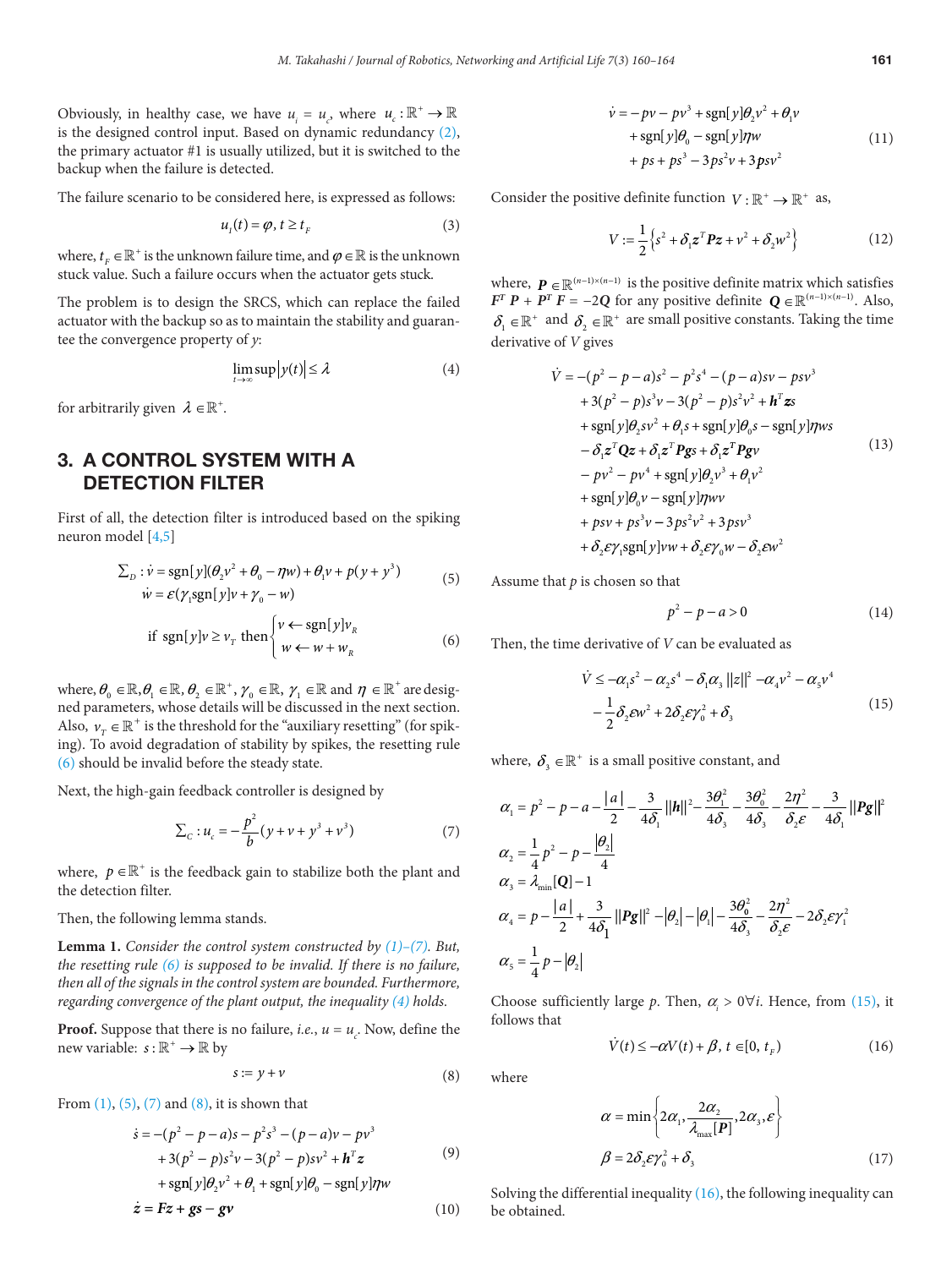$$
V(t) \le V(0)e^{-\alpha t} + \frac{\beta}{\alpha}, t \in [0, t_{F}]
$$
\n(18)

Therefore, if no failure occurs, that is,  $t_F = \infty$ , then all the signals in the control system are bounded. Moreover, taking  $|y| \le |s| + |v|$  into consideration, it follows that

$$
\lim_{t \to \infty} \sup |y(t)| \le \lim_{t \to \infty} \sup 2\sqrt{V(t)} \le 2\sqrt{\frac{2\beta}{\alpha}} \tag{19}
$$

It is clear that  $2\sqrt{2\beta/\alpha} < \lambda$  for sufficiently small  $\delta_2$  and  $\delta_3$ . This means that the inequality (4) holds if no failure occurs. The proof is completed.

Regarding the filtered signal  $v$ , from  $(18)$ , it follows that

$$
\lim_{t \to \infty} \sup |v(t)| \le \lambda \tag{20}
$$

Enable the resetting rule [\(6\)](#page-1-0) with the threshold  $v<sub>r</sub>$  greater than *λ*, in the steady state. Then, as long as the actuator is healthy, no spike occurs and so the stability and convergence property [\(4\)](#page-1-0) can be ensured.

#### 4. ACTUATOR FAILURE DETECTION

In this section, the real-time failure detection is shown using the detection filter constructed by [\(5\)](#page-1-0) and [\(6\)](#page-1-0).

For preparation, refer to the Izhikevich neuron model [[4\]](#page-3-3) of the same scale and parameters as  $(5)$ :

$$
\dot{\nu} = \theta_2 v^2 + \theta_1 v + \theta_0 - \eta w
$$
  
\n
$$
\dot{w} = \varepsilon (\gamma_1 v + \gamma_0 - w)
$$
\n(21)

where,  $\theta_0$ ,  $\theta_1$ ,  $\theta_2$ ,  $\gamma_0$ ,  $\gamma_1$  and  $\eta$  are supposed to be chosen such that the bursting appears as shown in [Figure 1](#page-2-0).

In the figure,  $t_{B} \in \mathbb{R}^{+}$  represents the bursting time, and it can be arbitrarily shortened by setting the parameters. Furthermore,  $n_R \in \mathbb{N}$  is the number of spikes in the pattern, and it also can be prescribed by parameters. The figure shows an example of  $\eta<sub>R</sub> = 5$ .

Now, consider the case when the actuator gets stuck. Assume that  $t_{\scriptscriptstyle B}$ is set so small that there exists a finite time  $t_{E} \geq t_{F}$  defined by

$$
t_E = \inf\{T \ge t_F \,|\, \text{sgn}[y(s)] = \text{sgn}[y(T)],\, T \le s < T + t_B\} \tag{22}
$$



<span id="page-2-0"></span>Figure 1 The bursting pattern of the spiking neuron model.

Because of continuity of  $y$  and boundedness of  $\dot{y}$  on a finite time interval, the sign of *y* does not change in a neighborhood of the failure time  $t_F$ . This implies that  $t_E = t_F$  for sufficiently small  $t_B$ .

In the case of sgn  $[y(t_{E})] = 1$ , from [\(5\)](#page-1-0), the behaviors of the signals in the detection filter obey

$$
\dot{\nu} = \theta_2 v^2 + \theta_1 v + \theta_0 - \eta w + p(y + y^3)
$$
  
\n
$$
\dot{w} = \varepsilon (\gamma_1 v + \gamma_0 - w)
$$
\n(23)

In the above equations, the effect of the control input  $u_c$  gets lost because the actuator fails. Hence, the bursting occurs in the signal *v*.

By comparing (21) with (23), it is regarded that the term  $p(y + y^3) > 0$ is additionally injected to the spiking model (21). Generally, a larger stimulus causes more spikes. Therefore, the bursting becomes more frequently than the pattern of (21) on the time period  $[t_E, t_E + t_B]$ .

In the case of sgn  $[y(t_E)] = -1$ , the negative spikes of the same bursting pattern as above is induced.

Next, consider the case when there is no failure. Then the spiking of detection filter does not occur because the filtered signal  $\nu$  is suppressed smaller than  $v_T$ .

Consequently, from the above discussion, the bursting pattern appears only when the actuator fails. Thus, by just counting the number of the spikes, the failure can be found. Specifically, the detection time  $t$ <sup>*D*</sup> is defined by

$$
t_D := \min\left\{ t | c_R(t) \ge n_R \right\} \tag{24}
$$

where,  $c_R \in \mathbb{N}$  is the counted number of the spikes in the filtered signal *v*.

From (24), it follows that  $t_D \leq t_E + t_B$ . Hence, by setting  $t_B$  small, the maximum detection time can be shortened arbitrarily.

After replacing the failed actuator, the boundedness of all the signals in the control system are guaranteed again, and the plant output can converge to the small region, that is, the inequality [\(4\)](#page-1-0) holds.

The overall control system is illustrated in [Figure 2](#page-2-1).

**Remark.** If there does not exist finite  $t_E$ , that is,  $t_E = \infty$ , then the failure may not be found theoretically. As a remedy, it is recommended



<span id="page-2-1"></span>**Figure 2** | Block diagram of the SRCS against actuator failures.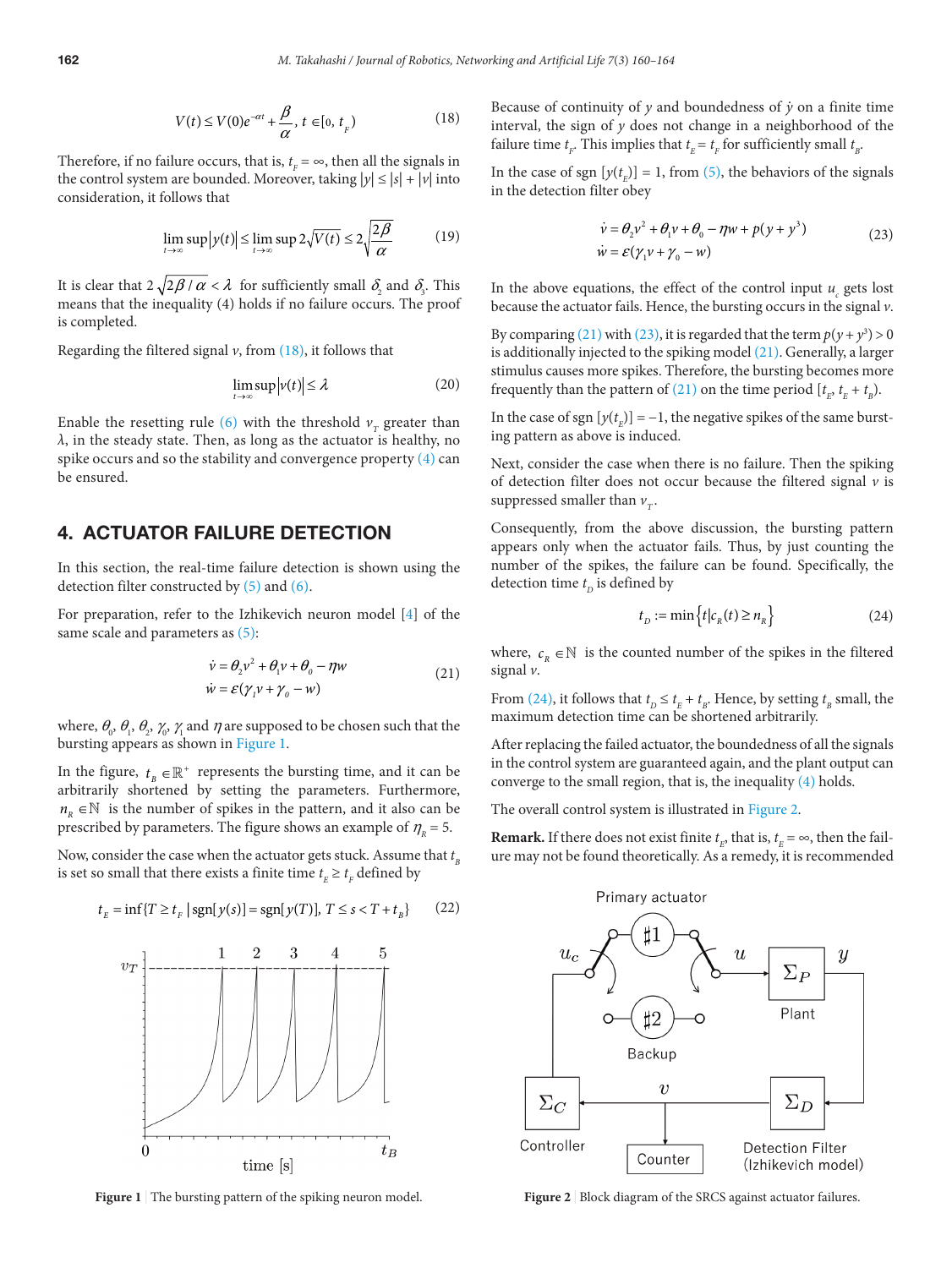

<span id="page-3-5"></span>Figure 3 | Simulation results: the plant output (top), the filtered signal (middle) and the actual input (bottom).

to monitor the plant output *y* for checking the convergence property. As long as the inequality [\(4\)](#page-1-0) holds, the control objective can be achieved regardless of presence of failures.

#### 5. NUMERICAL EXAMPLES

To confirm the effectiveness of the proposed method, the numerical simulation is explored.

Consider the following unstable plant.

$$
\dot{y} = -y + u + z, \ y(0) = 1
$$
  

$$
\dot{z} = -2z + y, \ z(0) = -1
$$
 (24)

The failure scenario is supposed that

$$
t_F = 25[s], \varphi = u(t_F) \tag{25}
$$

For the above plant, the parameters for the detection filter are selected as  $\theta_0 = -0.06$ ,  $\theta_1 = -0.6$ ,  $\theta_2 = 4$ ,  $\gamma = \delta = 1$ ,  $\varepsilon = 0.02$ ,  $\gamma_0 = -6$ ,  $\gamma_1 = 20$ . Also, the parameters for resetting are  $v_r = 1$ ,  $v_p =$ 0.2,  $w_p = 2$ . The prespecified number of the spikes in the bursting pattern is supposed to be five per second, that is,  $n<sub>R</sub> = 5$  within almost  $t_{B} = 1$  [s]. At last, the controller gain is chosen as  $p = 6$ .

The simulation results are shown in [Figure 3](#page-3-5) where the plant output *y* (top), the filtered signal *v* (middle), and the actual input *u* (bottom) are shown.

From the simulation results, the failed actuator can be replaced at the detection time  $t_{\text{D}} \approx 26$  [s]. Also, the plant output *y* converges to a very small ball before and after the failure.

#### 6. CONCLUSION

This paper has presented the new SRCS that can find actuator failure by using the Izhikevich neuron model. From theoretical and numerical analysis, it is shown that fault-tolerant control can be accomplished.

In the previous work [\[5\]](#page-3-4), the basic idea of the SRCS using the spiking neuron model has already been proposed for plants with sensor failures. The main differences from the previous version are as follows: the actuator failures can be tolerated, and in constructing the detection filter, the time derivative of the plant output *y* is not utilized. Thus, the control system not only becomes simple but also has more robustness with respect to component failures and noises in the plant output.

#### CONFLICTS OF INTEREST

The author declares no conflicts of interest.

### ACKNOWLEDGMENT

This work is supported by JSPS KAKENHI Grant Number JP16K06429.

#### **REFERENCES**

- <span id="page-3-0"></span>[\[1\]](#page-0-0) [M. Takahashi, Self-repairing control against unknown sensor](https://doi.org/10.1002/asjc.638) [failures and biases, Asian J. Control 15 \(2013\), 1215–1223.](https://doi.org/10.1002/asjc.638)
- <span id="page-3-1"></span>[\[2\]](#page-0-1) M. Takahashi, Self-repairing PI/PID control against sensor failures, Int. J. Innov. Comput. Inform. Control 12 (2016), 193–202.
- <span id="page-3-2"></span>[\[3\]](#page-0-2) [A. Yanou, M. Minami, T. Matsuno, Strong stability rate for con](https://doi.org/10.9746/sicetr.50.441)[trol systems using coprime factorization, Trans. Soc. Instrum.](https://doi.org/10.9746/sicetr.50.441) [Control Eng. 50 \(2014\), 441–443 \(in Japanese\).](https://doi.org/10.9746/sicetr.50.441)
- <span id="page-3-3"></span>[\[4\]](#page-0-3) [E.M. Izhikevich, Simple model of spiking neurons, IEEE Trans.](https://doi.org/10.1109/TNN.2003.820440) [Neural Netw. 14 \(2003\), 1569–1572.](https://doi.org/10.1109/TNN.2003.820440)
- <span id="page-3-4"></span>[\[5\]](#page-1-1) [M. Takahashi, Izhikevich model-based self-repairing control for](https://doi.org/10.2991/jrnal.k.190828.007) [plants with sensor failures and disturbances, J. Robot. Network.](https://doi.org/10.2991/jrnal.k.190828.007) [Artif. Life 6 \(2019\), 105–108.](https://doi.org/10.2991/jrnal.k.190828.007)